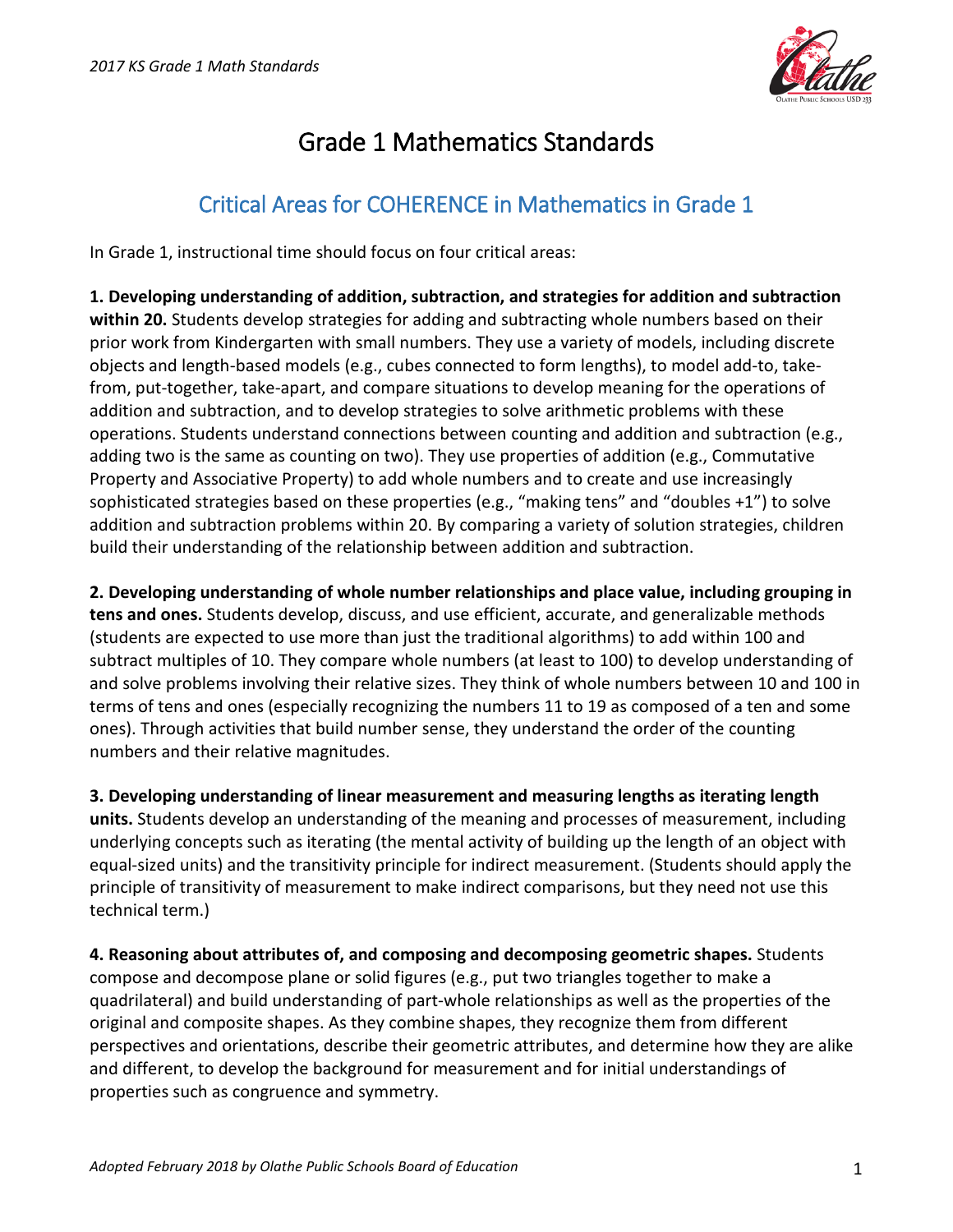

## Standards for Mathematical Practice in Grade 1

The State Standards for Mathematical Practice are practices expected to be integrated into every mathematics lesson for all students Grades K-12. Below are a few examples of how these Practices may be integrated into tasks that Grade 1 students complete.

| <b>Practice</b>                                                   | <b>Explanation and Example.</b>                                                                                                                                                                                                                                                                                                                                                                                                                                                                                                                                                                                                                                                                                                                                                                                                                                                                                                                                                                                                                                                                                                                                                                                                                                                                            |
|-------------------------------------------------------------------|------------------------------------------------------------------------------------------------------------------------------------------------------------------------------------------------------------------------------------------------------------------------------------------------------------------------------------------------------------------------------------------------------------------------------------------------------------------------------------------------------------------------------------------------------------------------------------------------------------------------------------------------------------------------------------------------------------------------------------------------------------------------------------------------------------------------------------------------------------------------------------------------------------------------------------------------------------------------------------------------------------------------------------------------------------------------------------------------------------------------------------------------------------------------------------------------------------------------------------------------------------------------------------------------------------|
| 1) Make sense of<br>problems and<br>persevere in<br>solving them. | Mathematically proficient students in Grade 1 examine problems (tasks), can make<br>sense of the meaning of the task and find an entry point or a way to start the task.<br>Grade 1 students also develop a foundation for problem solving strategies and<br>become independently proficient on using those strategies to solve new tasks. In<br>Grade 1, students' work still relies on concrete manipulatives and pictorial<br>representations as students solve tasks unless the KCCRS refers to the word fluently,<br>which denotes mental mathematics. Grade 1 students also are expected to persevere<br>while solving tasks; that is, if students reach a point in which they are stuck, they can<br>reexamine the task in a different way, or use a different strategy and continue to solve<br>the task. For example, to solve a problem involving multi-digit numbers, they might<br>first consider similar problems that involve multiples of ten. Once they have a<br>solution, they look back at the problem to determine if the solution is reasonable and<br>accurate. They often check their answers to problems using a different method or<br>approach and lastly, mathematically proficient students complete a task by asking<br>themselves the question, "Does my answer make sense?" |
| 2) Reason<br>abstractly and<br>quantitatively.                    | Mathematically proficient students in Grade 1 make sense of quantities and the<br>relationships while solving tasks. This involves two processes- decontextualizing and<br>contextualizing. In Grade 1, students represent situations by decontextualizing tasks<br>into numbers and symbols and contextualizing numbers and symbols. For<br>contextualizing example, when a student sees the expression 40 - 26, she might<br>visualize this problem by thinking, if I have 26 marbles and Melisa has 40, how many<br>more do I need to have as many as Melisa? Then, in that context, she thinks, 4 more<br>will get me to a total of 30, and then 10 more will get me to 40, so the answer is 14. In<br>this example, the student uses a context to think through a strategy for solving the<br>problem, using the relationship between addition and subtraction and decomposing<br>and recomposing the quantities. She then uses what she did in the context to identify<br>the solution of the original abstract problem. A <i>decontextualizing</i> example: Melisa has<br>15 pieces of candy and gives 7 away to her friend, Deb. Students may think about the<br>number they have to add to 7 to get to 15 and write: $15 - 7 = 8$                                                                 |
| 3) Construct                                                      | Mathematically proficient students in Grade 1 accurately use definitions and<br>previously established solutions to construct viable arguments about mathematics. In                                                                                                                                                                                                                                                                                                                                                                                                                                                                                                                                                                                                                                                                                                                                                                                                                                                                                                                                                                                                                                                                                                                                       |
|                                                                   | viable arguments Grade 1 during discussions about problem solving strategies, students constructively                                                                                                                                                                                                                                                                                                                                                                                                                                                                                                                                                                                                                                                                                                                                                                                                                                                                                                                                                                                                                                                                                                                                                                                                      |
| and critique the                                                  | critique the strategies and reasoning of their classmates. Examples: 1) while solving 74                                                                                                                                                                                                                                                                                                                                                                                                                                                                                                                                                                                                                                                                                                                                                                                                                                                                                                                                                                                                                                                                                                                                                                                                                   |
| reasoning of                                                      | -18, students may use a variety of strategies, and after working on the task, can                                                                                                                                                                                                                                                                                                                                                                                                                                                                                                                                                                                                                                                                                                                                                                                                                                                                                                                                                                                                                                                                                                                                                                                                                          |
| others.                                                           | discuss and critique each other's reasoning and strategies, citing similarities and                                                                                                                                                                                                                                                                                                                                                                                                                                                                                                                                                                                                                                                                                                                                                                                                                                                                                                                                                                                                                                                                                                                                                                                                                        |
|                                                                   | differences between strategies. Students in Grade 1 present their arguments in the                                                                                                                                                                                                                                                                                                                                                                                                                                                                                                                                                                                                                                                                                                                                                                                                                                                                                                                                                                                                                                                                                                                                                                                                                         |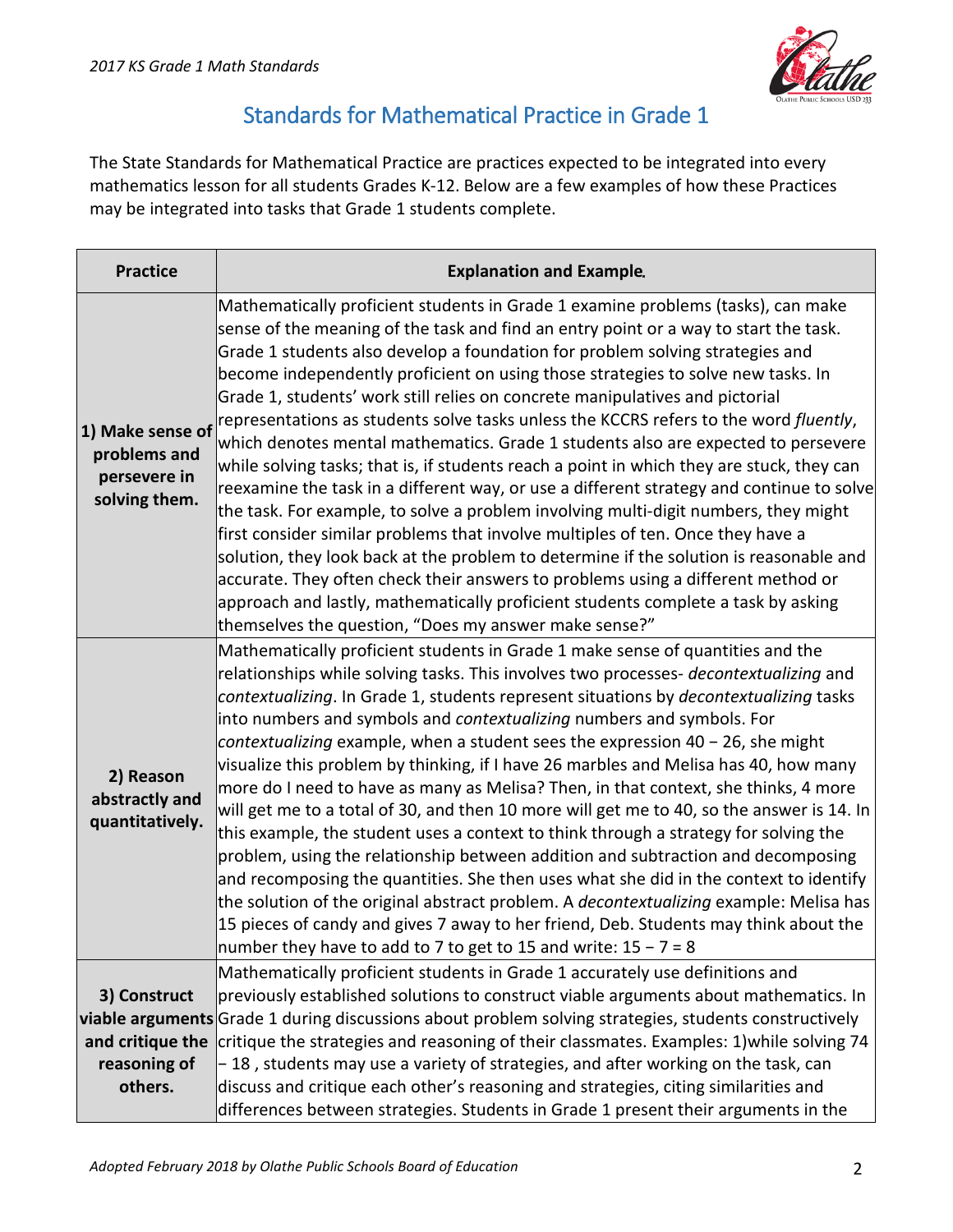

| <b>Practice</b>                               | <b>Explanation and Example.</b>                                                                                                                                                                                                                                                                                                                                                                                                                                                                                                                                                                                                                                                                                                                                                                                                                                                                                                                                                                                                    |
|-----------------------------------------------|------------------------------------------------------------------------------------------------------------------------------------------------------------------------------------------------------------------------------------------------------------------------------------------------------------------------------------------------------------------------------------------------------------------------------------------------------------------------------------------------------------------------------------------------------------------------------------------------------------------------------------------------------------------------------------------------------------------------------------------------------------------------------------------------------------------------------------------------------------------------------------------------------------------------------------------------------------------------------------------------------------------------------------|
|                                               | form of representations, actions on those representations, and explanations in words<br>(oral or written).                                                                                                                                                                                                                                                                                                                                                                                                                                                                                                                                                                                                                                                                                                                                                                                                                                                                                                                         |
| 4) Model with<br>mathematics.                 | Mathematically proficient students in Grade 1 model real-life mathematical situations<br>with an equation (number sentence) and check to make sure that their equation<br>accurately matches the problem context. At this level it might be as simple as writing<br>an addition equation to describe a situation. Grade 1 students still rely on concrete<br>manipulatives and pictorial representations while solving problems, but the<br>expectation is that they will also write an equation to model problem situations.<br>Likewise, Grade 1 students are expected to create an appropriate problem situation<br>from an equation. For example, students are expected to create a story problem for<br>the equation 24 + 17 - 13 = ? See Table 1 in Appendix for Addition/Subtraction<br>"Situations".                                                                                                                                                                                                                       |
| 5) Use<br>appropriate tools<br>strategically. | Mathematically proficient students in Grade 1 have access to and use tools<br>appropriately. These tools might include physical objects (cubes, geometric shapes,<br>place value manipulatives, fractions bars, etc.) drawings or diagrams (number lines,<br>tally marks, tape diagrams, arrays, tables, graphs, etc.), paper & pencil, rulers, and<br>other measuring tools, scissors, tracing paper, grid paper, virtual manipulatives or<br>other available technologies that support conceptual understanding and higher-order<br>thinking skills. Example: while solving 28 + 17, students can explain why place value<br>blocks are more appropriate than counters.                                                                                                                                                                                                                                                                                                                                                          |
| 6) Attend to<br>precision.                    | Mathematically proficient students in Grade 1 are precise in their communication,<br>calculations, and measurements. They start by using everyday language to express<br>their mathematical ideas, realizing that they need to select words with clarity and<br>specificity rather than saying "it works" without explaining what "it" means. Once<br>Grade 1 students become familiar with a mathematical idea or object, they are ready<br>to learn more precise mathematical terms to describe it. In all mathematical tasks, it is<br>expected that Grade 1 students communicate clearly, using grade-level appropriate<br>vocabulary accurately as well as giving precise explanations and reasoning regarding<br>their process of finding solutions. They state the meaning of the symbols they choose,<br>including using the equal sign consistently and appropriately. Example: the<br>equivalence of 8 & 5 can be written both as $5 + 3 = 8$ and $8 = 5 + 3$ . They understand<br>the equal sign means "same value as". |
| 7) Look for and<br>make use of<br>structure.  | Mathematically proficient students in Grade 1 carefully look for patterns and<br>structures in the number system and other areas of mathematics. At this level,<br>students USE structure such as place value, the properties of operations, other<br>generalizations about the behavior of the operations (for example, the less you<br>subtract, the greater the difference). Or, while solving addition and subtraction<br>problems students can apply the patterns of the number system to skip count by 10s<br>off the decade. For example, Grade 1 students are expected to mentally reason that<br>$33 + 21$ is 33 plus 2 tens, which equals 53 and then an addition one which equals 54.<br>While working in the Numbers in Base Ten domain, students work with the idea that<br>10 ones equal a ten, and 10 tens equals 1 hundred. Further, Grade 1 students also<br>make use of structure when they work with subtraction as missing addend problems,                                                                    |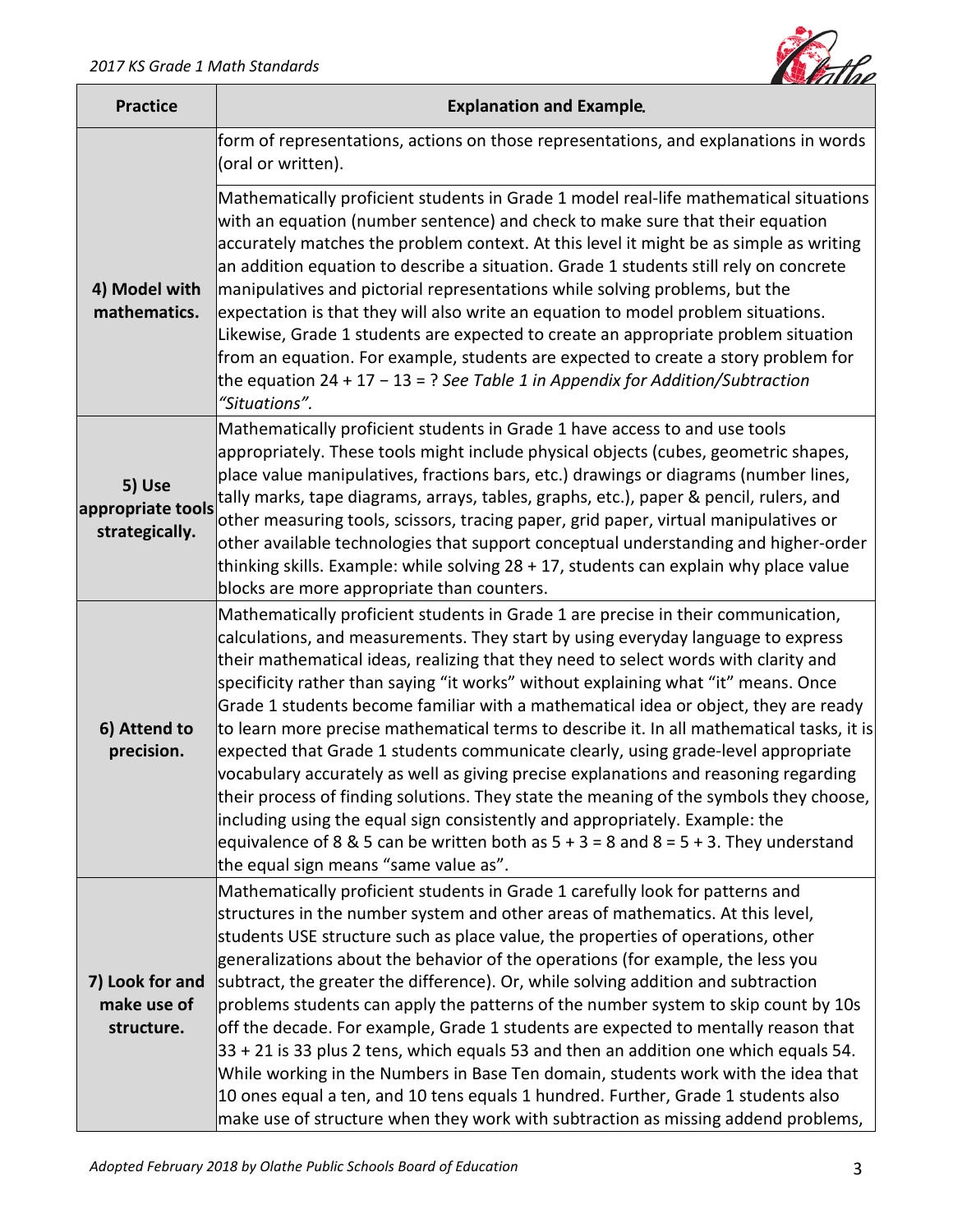

| <b>Practice</b>                                                       | <b>Explanation and Example.</b>                                                                                                                                                                                                                                                                                                                                                                                                                                                                                                                                                                                                                                                                                                                                                                                                        |
|-----------------------------------------------------------------------|----------------------------------------------------------------------------------------------------------------------------------------------------------------------------------------------------------------------------------------------------------------------------------------------------------------------------------------------------------------------------------------------------------------------------------------------------------------------------------------------------------------------------------------------------------------------------------------------------------------------------------------------------------------------------------------------------------------------------------------------------------------------------------------------------------------------------------------|
|                                                                       | such as $50 - 33 = ?$ can be written as $33 + ? = 50$ and can be thought of as how much<br>more do I need to add to 33 to get to 50?                                                                                                                                                                                                                                                                                                                                                                                                                                                                                                                                                                                                                                                                                                   |
| 8) Look for and<br>express<br>regularity in<br>repeated<br>reasoning. | Mathematically proficient students in Grade 1 begin to look for regularity in problem<br>structures when solving mathematical tasks. For example, first graders might notice<br>that when tossing 2-color counters to find combinations of a given number, they<br>always get what they call "opposites"----when tossing 6 counters, they get 2 red, 4<br>yellow and 4 red, 2 yellow and when tossing 10 counters, they get 1 red, 9 yellow and<br>1 yellow and 9 reds and are able to formulate conjectures about what they noticed.<br>Also, students begin to look for strategies to be more efficient in computations,<br>lincluding doubles strategies and making a ten. Lastly, while solving all tasks, Grade 1<br>students accurately check for the reasonableness of their solutions during and after<br>completing the task. |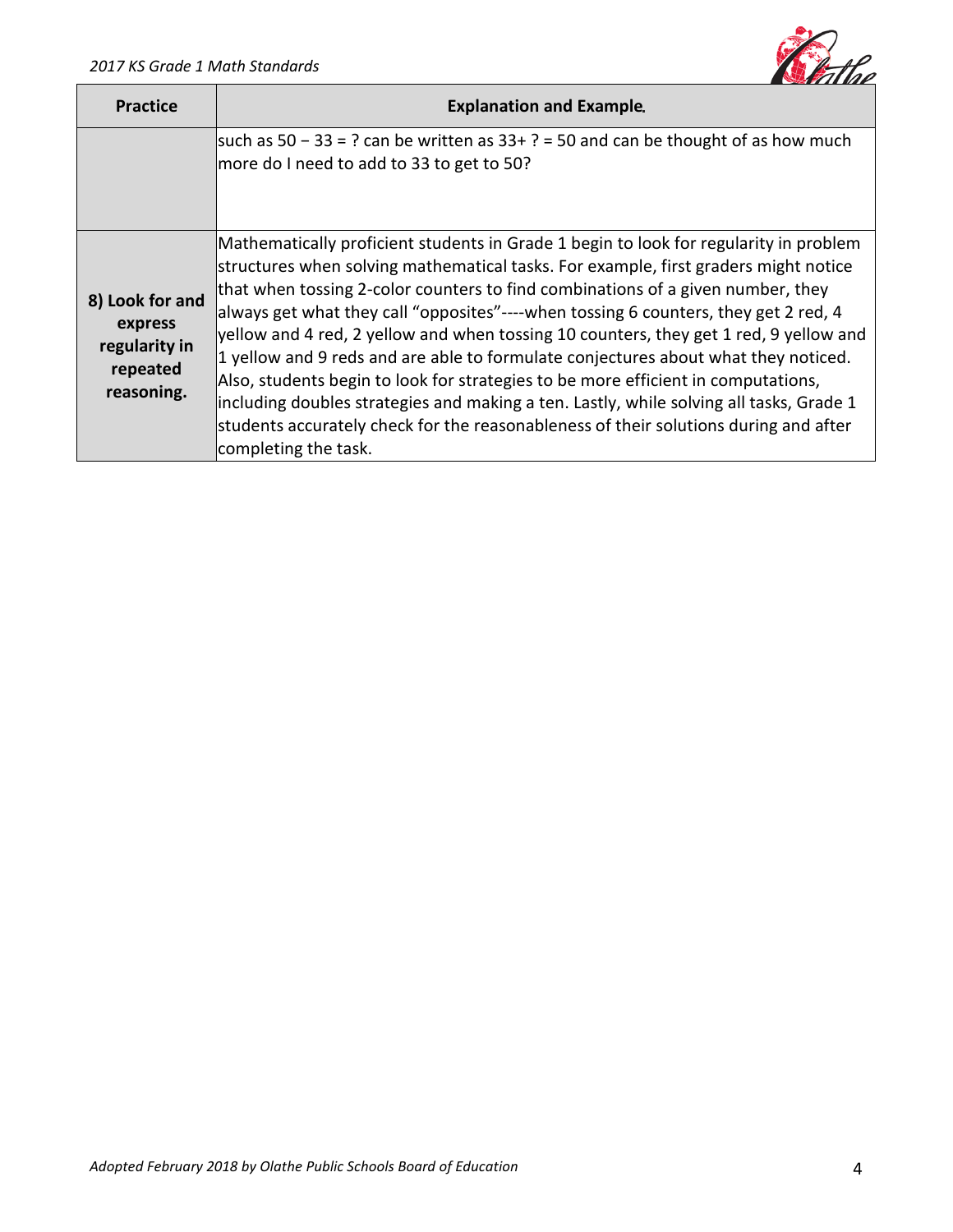

## Mathematics Content Standards in Grade 1

## **Operations and Algebraic Thinking 1.OA**

[\(Counting and Cardinality and Operations and Algebraic Thinking Progression K-5 Pg. 12\)](http://community.ksde.org/Portals/54/Documents/Standards/Standards_Review/Linked_Files/Counting_and_Cardinality_and_Operations_and_Algebraic_Thinking_Progression_K-5.pdf)

#### **Represent and solve problems involving addition and subtraction.**

*(Refer to shaded section of [Table 1](http://community.ksde.org/Portals/54/Documents/Standards/Standards%20Review/Linked%20Files/All%20Tables%20Combined.pdf#Table%201) for specific situation types.)*

1.OA.1. Use addition and subtraction within 20 to solve word problems involving situations of adding to, taking from, putting together, taking apart, and comparing, with unknowns in all positions, *(e.g. by using objects, drawings, and situation equations and/or solution equations with a symbol for the unknown number to represent the problem.)*

For Example: A clown had 20 balloons. He sold some and has 12 left. How many did he sell? Situation Equation:  $20 - ? = 12$ Solution Equation:  $20 - 12 = ?$ 

1.OA.2. Solve word problems that call for addition of three whole numbers whose sum is less than or equal to 20, *(e.g. by using objects, drawings, and equations with a symbol for the unknown number to represent the problem.)*

## **Understand and apply properties of operations and the relationship between addition and subtraction.**

- 1.OA.3. Apply (not necessary to name) properties of operations as strategies to add and subtract. *Examples:*  $8 + 3 = 11$  *is known, then*  $3 + 8 = 11$  *is also known. (Commutative property of addition.) To add* 2 + 6 + 4*, the second two numbers can be added to make a ten, so*  $2 + 6 + 4 = 2 + 10 = 12$ . (Associative property of addition.) To add 0 to any number, the answer is that number  $7 + 0 = 7$  (Additive identity *property of 0).* Students need not use formal terms for these properties.
- 1.OA.4. Understand subtraction as an unknown-addend problem. *For example, subtract* 10 − 8 *by finding the number that makes 10 when added to 8.*

## **Add and subtract within 20.**

- 1.OA.5. Relate counting to addition and subtraction (*e.g. by counting on 2 to add 2, counting back 1 to subtract 1*).
- 1.0A.6. Add and subtract within 20, demonstrating fluency [\(efficiently, accurately, and flexibly\)](http://community.ksde.org/Portals/54/Documents/Standards/Standards_Review/Linked_Files/FLUENCY_IS_MORE_THAN_MERE_SPEED.pdf) for addition and subtraction within 10. Use mental strategies such as counting on; making *ten (e.g.*  $8 + 6 = 8 + 2 + 4 = 10 + 4 = 14$ ); decomposing a number leading to a ten

*(e.g.*  $13 - 4 = 13 - 3 - 1 = 10 - 1 = 9$ *);* using the relationship between addition and subtraction *(e.g. knowing that*  $8 + 4 = 12$ *, one knows*  $12 - 8 = 4$ ); and creating equivalent but easier or known sums *(e.g. adding* 6 + 7 *by creating the known equivalent* 

 $6 + 6 + 1 = 12 + 1 = 13$ .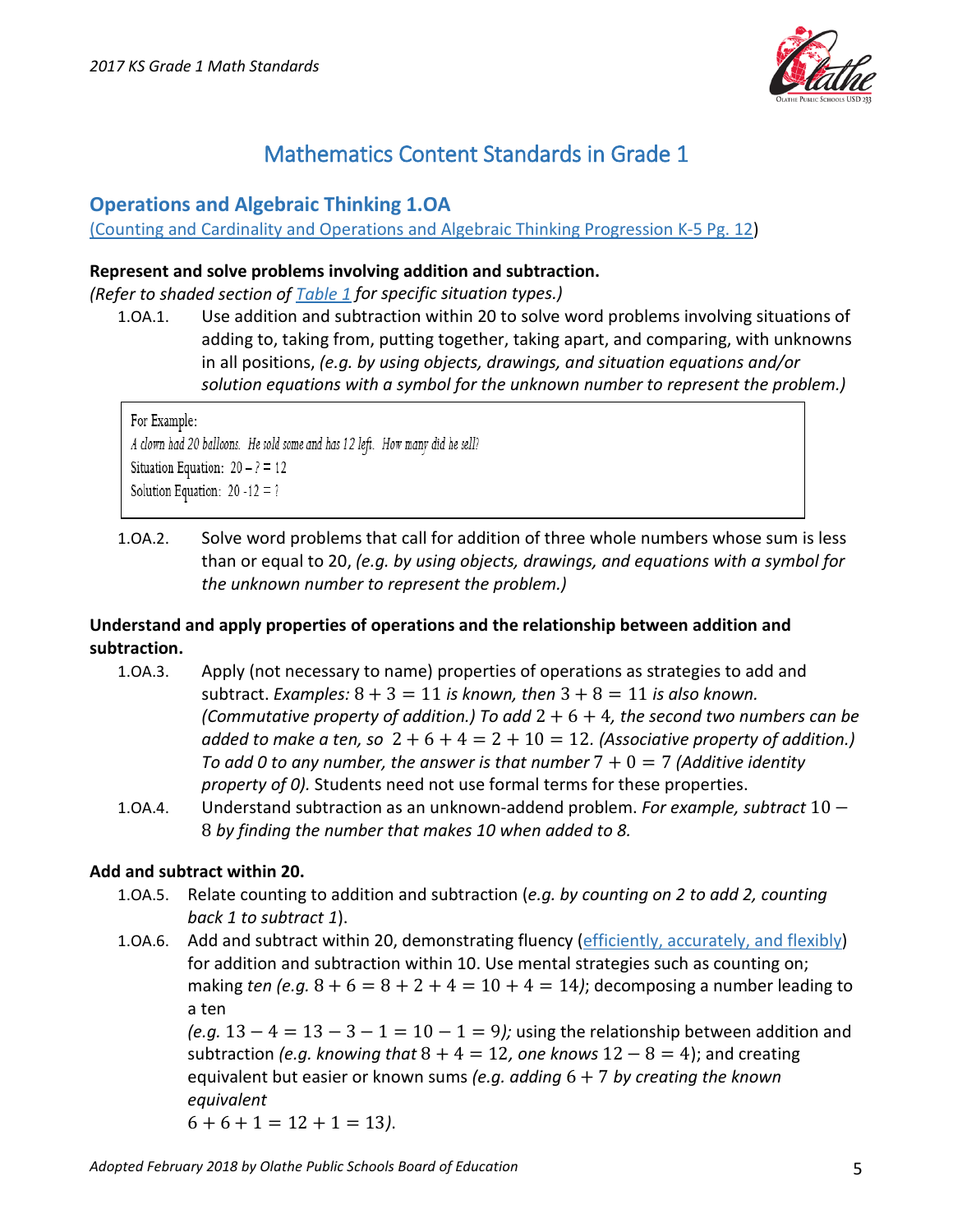

### **Work with addition and subtraction equations.**

- 1.OA.7. Understand the meaning of the equal sign (the value is the same on both sides of the equal sign), and determine if equations involving addition and subtraction are true or false. *For example, which of the following equations are true and which are false?*  $6 = 6$ ;  $7 = 8 - 1$ ;  $5 + 2 = 2 + 5$ ;  $4 + 1 = 3 + 2$ ;  $7 - 1 = 4$ ;  $5 + 4 = 7 - 2$
- 1.OA.8. Using related equations, Determine the unknown whole number in an addition or subtraction equation. *For example, determine the unknown number that makes the equation true in each of the equations*  $\blacksquare - 3 = 7$ ;  $7 + 3 = \blacksquare$ .

## **Number and Operations in Base Ten 1.NBT**

[\(Numbers & Operations Base 10 Progression K-](http://commoncoretools.me/wp-content/uploads/2015/03/ccss_progression_nbp_k5_2015_03_16.pdf)5 Pgs. 6-7)

#### **Extend the counting sequence.**

1.NBT.1. Count to 120 (recognizing growth and repeating patterns), starting at any number less than 120. In this range, read and write **numerals** and represent a number of objects with a written numeral.

#### **Understand place value.**

- 1.NBT.2. Understand that the two digits of a two-digit number represent amounts of tens and ones. Understand the following as special cases:
	- 1.NBT.2a. 10 can be thought of as a grouping of ten ones—called a "ten."
	- 1.NBT.2b. The numbers from 11 to 19 are composed of a ten and one, two, three, four, five, six, seven, eight, or nine ones.
	- 1.NBT.2c. The numbers 10, 20, 30, 40, 50, 60, 70, 80, 90 refer to one, two, three, four, five, six, seven, eight, or nine tens (and 0 ones).
	- 1.NBT.2d. Show flexibility in composing and decomposing tens and ones *(e.g. 20 can be composed from 2 tens or 1 ten and 10 ones, or 20 ones.)*
- 1.NBT.3. Compare two two-digit numbers based on meanings of the tens and ones digits, recording the results of comparisons with the relational symbols >, <, =, and  $\neq$ .

## **Use place value understanding and properties of operations to add and subtract.**

- 1.NBT.4. Add within 100 using concrete models or drawings and strategies based on place value, properties of operations, and/or the relationship between addition and subtraction; relate the strategy to a written method and explain the reasoning used including:
	- 1.NBT.4a. Adding a two-digit number and a one-digit number
	- 1.NBT.4b. Adding a two-digit number and a multiple of 10
	- 1.NBT.4c. Understanding that when adding two-digit numbers, combine like base-ten units such as tens and tens, ones and ones; and sometimes it is necessary to compose a ten.
- 1.NBT.5. Given a two-digit number, mentally find 10 more or 10 less than the number, without having to count; explain the reasoning used.
- 1.NBT.6. Subtract multiples of 10 in the range 10 to 90 from multiples of 10 in the range 10 to 90 (positive or zero differences), using concrete models or drawings and strategies based on place value, properties of operations, and/or the relationship between addition and subtraction; relate the strategy to a written method and explain the reasoning used.